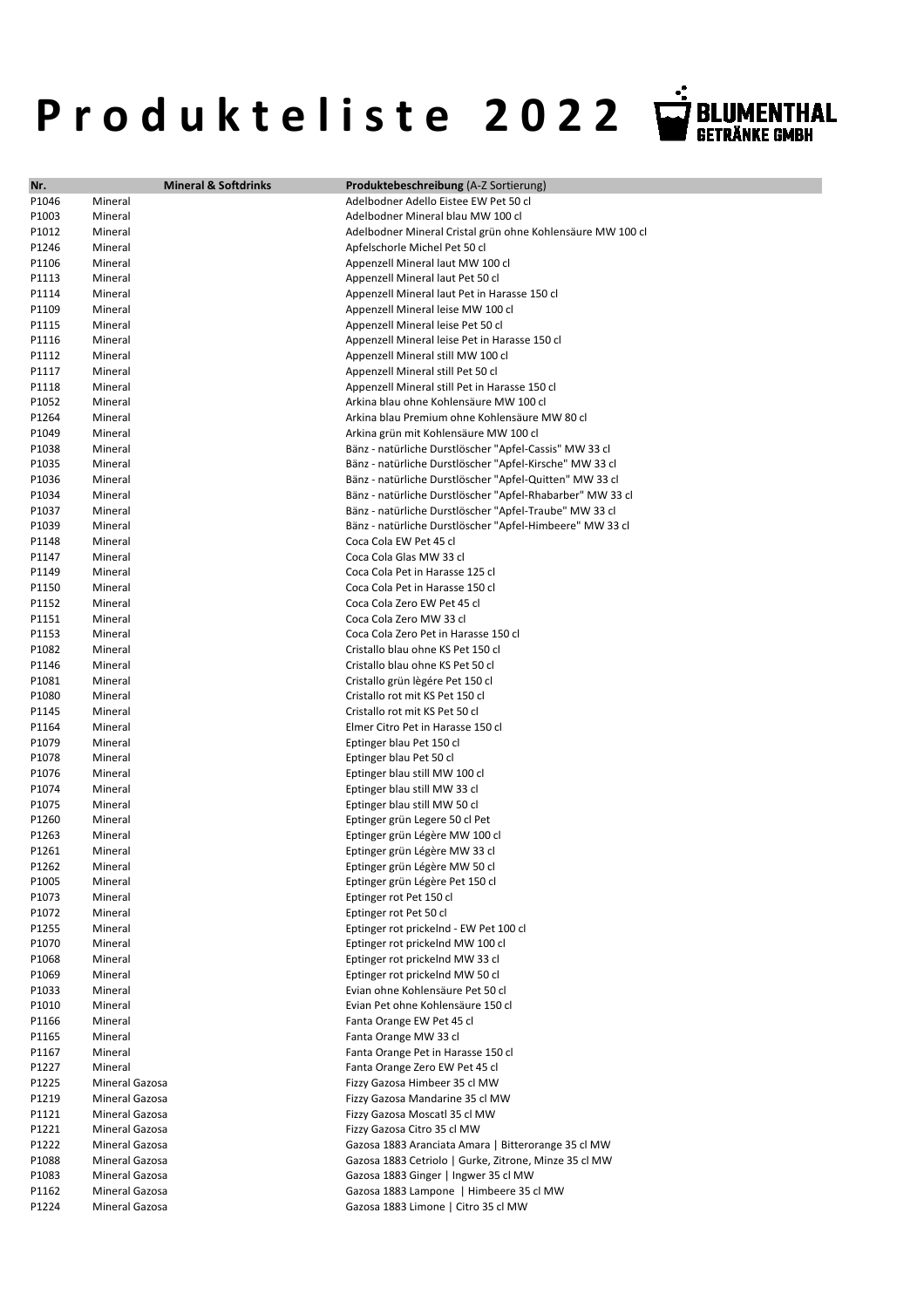| P1214 | Mineral Gazosa | Gazosa 1883 Mandarino   Mandarine 35 cl MW               |
|-------|----------------|----------------------------------------------------------|
| P1085 | Mineral Gazosa | Gazosa 1883 Mela Verde   Grüner Apfel 35 cl MW           |
| P1223 | Mineral Gazosa | Gazosa 1883 Mirtillo   Heidelbeere 35 cl MW              |
| P1161 | Mineral Gazosa | Gazosa 1883 Moscato   Muskat 35 cl MW                    |
| P1084 | Mineral Gazosa | Gazosa 1883 Pompelmo   Rose-Pink Grapefruit 35 cl MW     |
| P1248 | Mineral Gazosa | Gazosa 1883 Sanguinella   Blutorange 35 cl MW            |
| P1256 | Mineral        | Focus Water Swiss Vitamin   Div. Sorten EW Pet 50 cl     |
| P1189 | Mineral        | Fusea Tea Lemongrass Pet 150 cl                          |
| P1188 | Mineral        | Fusea Tea Lemongrass Pet 50 cl                           |
| P1126 | Mineral        | Goba Citro EW Pet 50 cl                                  |
|       |                | Goba Citro MW 100 cl                                     |
| P1125 | Mineral        |                                                          |
| P1127 | Mineral        | Goba Citro Pet in Harasse 150 cl                         |
| P1004 | Mineral        | Goba Cola - MW 100 cl                                    |
| P1136 | Mineral        | Goba Cola MW 33 cl                                       |
| P1137 | Mineral        | Goba Cola Pet 50 cl                                      |
| P1138 | Mineral        | Goba Cola Pet in Harasse 150 cl                          |
| P1134 | Mineral        | Goba Flauder Iisfee 150 cl Pet                           |
| P1124 | Mineral        | Goba Flauder Original Pet 50 cl                          |
| P1133 | Mineral        | Goba Grapefruit MW 100 cl                                |
| P1132 | Mineral        | Goba Grapefruit MW 33 cl                                 |
| P1135 | Mineral        | Goba Grapefruit Pet in Harasse 150 cl                    |
| P1129 | Mineral        | Goba Orange MW 100 cl                                    |
| P1128 | Mineral        | Goba Orange MW 33 cl                                     |
| P1130 | Mineral        | Goba Orange Pet 50 cl                                    |
| P1131 | Mineral        | Goba Orange Pet in Harasse 150 cl                        |
| P1140 | Mineral        | Goba Zero EW Pet 50 cl                                   |
| P1139 | Mineral        | Goba Zero MW 33 cl                                       |
| P1141 | Mineral        | Goba Zero Pet 150 cl                                     |
| P1098 | Mineral        | Henniez blau ohne Kohlensäure MW 100 cl                  |
| P1100 | Mineral        | Henniez blau ohne Kohlensäure Pet 150 cl                 |
| P1092 | Mineral        | Henniez grün wenig Kohlensäure MW 100 cl                 |
| P1095 | Mineral        | Henniez grün wenig Kohlensäure Pet 150 cl                |
| P1094 | Mineral        | Henniez Passionsfrucht und Kiwigeschmack OKcal Pet 50 cl |
| P1087 | Mineral        | Henniez rot mit Kohlensäure MW 100 cl                    |
| P1089 | Mineral        | Henniez rot mit Kohlensäure Pet 150 cl                   |
| P1233 | Mineral        | Ice Tea Queen's Pet 150 cl                               |
| P1044 | Mineral        | Knutwiler Himbeerwasser Pet 150 cl                       |
|       |                | Knutwiler Schnitzwasser Pet 150 cl                       |
| P1045 | Mineral        |                                                          |
| P1018 | Mineral        | LOLA Cola Glas MW 33 cl                                  |
| P1019 | Mineral        | LOLA Cola Null Glas MW 33 cl                             |
| P1026 | Mineral        | LOLA Limo Orange Glas MW 33 cl                           |
| P1027 | Mineral        | LOLA Schorle Bio Glas MW 33 cl                           |
| P1205 | Saft           | Michel Ananassaft EW Glas 20 cl                          |
| P1206 | Saft           | Michel Pfirsichsaft Glas EW 20 cl                        |
| P1201 | Most           | Möhl Bio Apfel-Süssmost MW 100 cl                        |
| P1257 | Most           | Möhl suure Most naturtrüeb MW 50 cl (mit Alk.)           |
| P1202 | Most           | Möhl suure Most naturtrüeb MW 50 cl (ohne)               |
| P1143 | Mineral        | Nestea Lemon MW 33 cl                                    |
| P1144 | Mineral        | Nestea Peach MW 33 cl                                    |
| P1184 | Mineral        | Nestea Pfirsich Pet 50 cl                                |
| P1185 | Mineral        | Nestea Pfirsich Pet in Harasse 150 cl                    |
| P1182 | Mineral        | Nestea Zitrone Pet 50 cl                                 |
| P1183 | Mineral        | Nestea Zitrone Pet in Harasse 150 cl                     |
| P1208 | Saft           | Orangensaft Granini 100 % MW 100 cl                      |
| P1209 | Saft           | Orangensaft Granini 100 % Pet 33 cl                      |
| P1025 | Mineral        | Paido Soda Raspberry - Himbeergeschmack - Dose 25 cl     |
| P1002 | Mineral        | Passugger Wasser Glas MW 100 cl                          |
| P1015 | Mineral        | Paulaner Spezi Orangen / Cola mixed MW 50 cl             |
| P1158 | Mineral        | Pepita Citro MW 100 cl                                   |
| P1253 | Mineral        | Pepita Citro Pet 50 cl                                   |
| P1008 | Mineral        | Pepita Citro Pet in Harasse 150 cl                       |
| P1105 | Mineral        | Pepita Grapefruit MW 100 cl                              |
| P1168 | Mineral        | Pepita Grapefruit MW 33 cl                               |
| P1169 | Mineral        | Pepita Grapefruit Pet 50 cl                              |
|       | Mineral        | Pepita Grapefruit Pet in Harasse 150 cl                  |
| P1170 |                |                                                          |
| P1254 | Mineral        | Pepita Orange Pet 50 cl                                  |
| P1007 | Mineral        | Pepita Orange Pet in Harasse 150 cl                      |
| P1022 | Mineral        | Pepita Orangina MW 100 cl                                |
| P1065 | Mineral        | Powerade Mountain Blast Pet 50 cl                        |
| P1195 | Mineral        | Ramseier Apfelschorle Pet 150 cl                         |
| P1196 | Mineral        | Ramseier Apfelschorle Pet 50 cl                          |
| P1024 | Mineral        | Ramseier Huus-Tee Minze Pet 50 cl                        |
| P1011 | Mineral        | Ramseier Süssmost naturrein Pet 150 cl                   |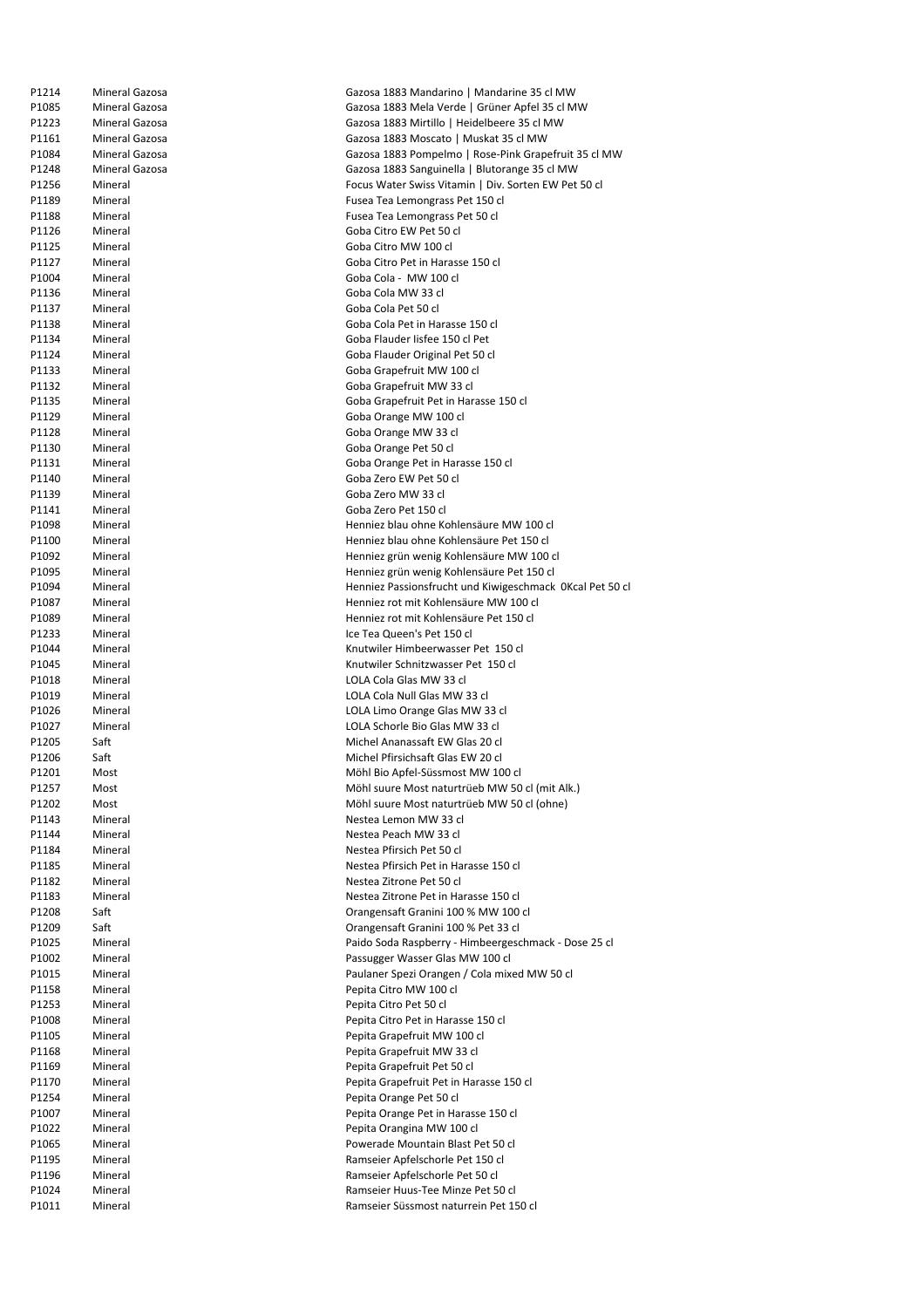| P1197 | Mineral | Ramseier Süssmost Premium MW 100 cl                                |
|-------|---------|--------------------------------------------------------------------|
| P1200 | Mineral | Ramseier suure Most Bügel Alkoholfrei naturtrüeb 50 cl             |
| P1198 | Mineral | Ramseier suure Most Bügel MW 50 cl (Alkoholgehalt)                 |
| P1199 | Mineral | Ramseier suure Most MW 100 cl                                      |
| P1057 | Mineral | Rhäzünser mit Kohlensäure Pet 150 cl                               |
| P1266 | Mineral | Rhäzünser Premium 40 cl MW                                         |
| P1265 | Mineral | Rhäzünser Premium 80 cl MW                                         |
| P1176 | Mineral | Rivella blau EW Pet 50 cl                                          |
| P1175 | Mineral | Rivella blau MW 33 cl                                              |
| P1177 | Mineral | Rivella blau Pet 100 cl                                            |
| P1178 | Mineral | Rivella blau Pet 150 cl                                            |
| P1247 | Mineral | Rivella grün EW Pet 50 cl                                          |
| P1249 | Mineral | Rivella rot "Refresh" Pet 50 cl - (leicht und 40 % weniger Zucker) |
| P1172 | Mineral | Rivella rot EW Pet 50 cl                                           |
| P1171 | Mineral | Rivella rot MW 33 cl                                               |
| P1173 | Mineral | Rivella rot Pet in Harasse 100 cl                                  |
| P1174 | Mineral | Rivella rot Pet in Harasse 150 cl                                  |
| P1211 | Mineral | San Bitter rot EW 10 cl                                            |
| P1231 | Mineral | San Pellegrino 125 cl Pet                                          |
| P1157 | Mineral | Sinalco Original Zero Pet 150 cl                                   |
| P1159 | Mineral | Sinalco Original Pet 50 cl                                         |
| P1160 | Mineral | Sinalco Original Pet in Harasse 150 cl                             |
| P1180 | Mineral | Sprite Classic EW Pet 45 cl                                        |
| P1179 | Mineral | Sprite Classic MW 33 cl                                            |
| P1181 | Mineral | Sprite Classic Pet in Harasse 150 cl                               |
| P1228 | Mineral | Sprite Zero EW Pet 45 cl                                           |
| P1058 | Mineral | Valser Classic mit Kohlensäure (prickelnd) MW 33 cl                |
| P1060 | Mineral | Valser Classic mit Kohlensäure MW 100 cl                           |
| P1059 | Mineral | Valser Classic mit Kohlensäure Pet 50 cl                           |
| P1061 | Mineral | Valser Classic mit Kohlensäure Pet 50 cl                           |
| P1062 | Mineral | Valser Classic mit Kohlensäure Pet in Harasse 150 cl               |
| P1108 | Mineral | Valser Classic ohne Kohlensäure (still) MW 33 cl                   |
| P1242 | Mineral | Valser mit Kohlensäure Birne/Melisse 50 cl EW - Kalorienarm        |
| P1063 | Mineral | Valser Naturelle MW in Harasse 100 cl                              |
| P1014 | Mineral | Valser prickelnd Zitrone Pet 50 cl                                 |
| P1066 | Mineral | Valser Silence ohne Kohlensäure EW Pet 50 cl                       |
|       |         |                                                                    |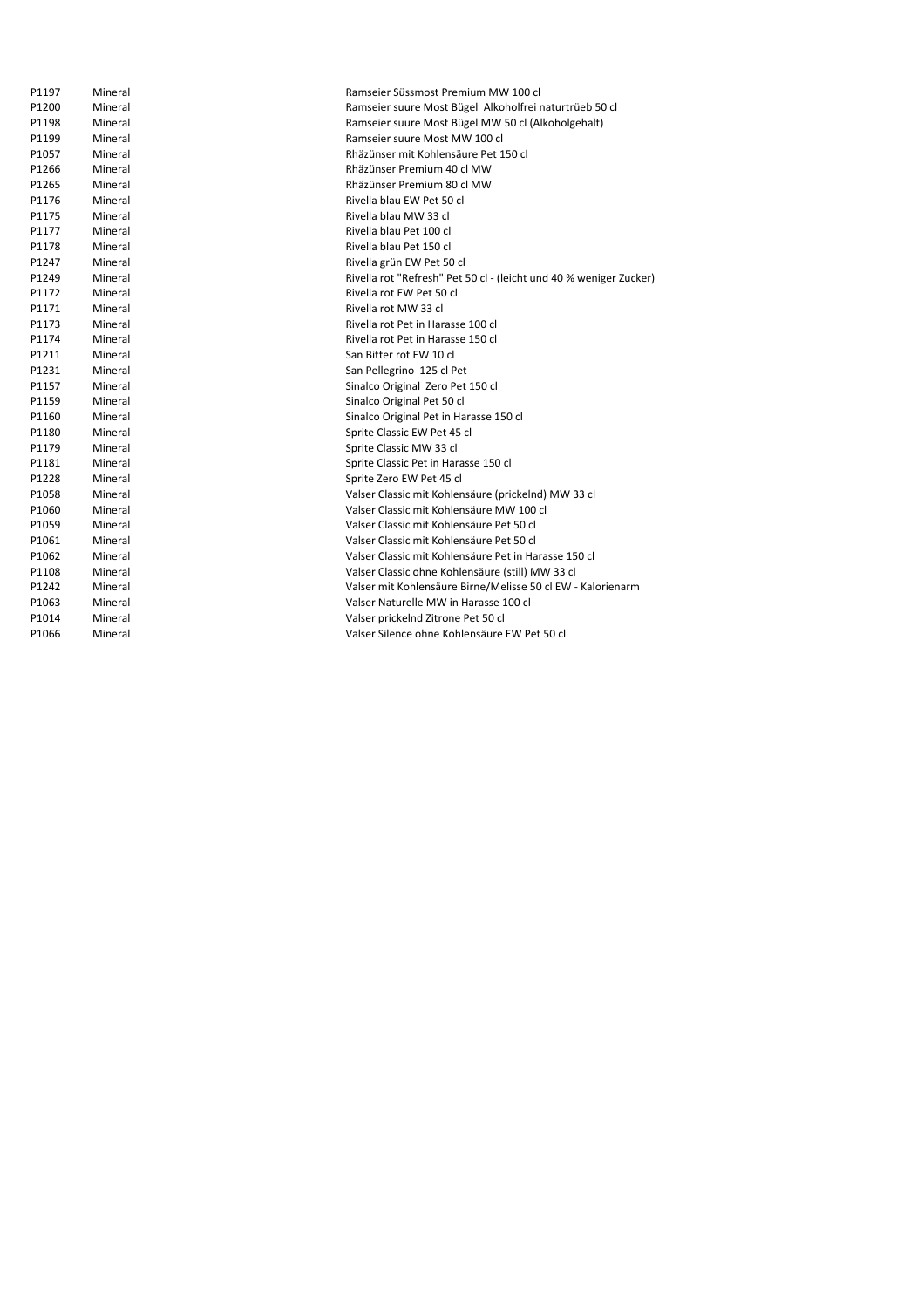| P1067 | Mineral            | Valser Silence ohne Kohlensäure Pet 150 cl          |
|-------|--------------------|-----------------------------------------------------|
| P1226 | Tonic-Water        | Schweppes Bitter Lemon 100 cl                       |
| P1190 | Tonic-Water        | Schweppes Bitter Lemon Glas MW 20 cl                |
| P1243 | Tonic-Water        | Schweppes Ginger-Ale 100 cl                         |
| P1192 | Tonic-Water        | Schweppes Tonic Pet 100 cl                          |
| P1250 | Tonic-Water        | Le Tribute Tonic Water 20 cl - 4-er Pack            |
| P1268 | Tonic-Water        | Thomas Henry - Bitter Lemon Pet 100 cl              |
| P1267 | Tonic-Water        | Thomas Henry - Tonic Water Pet 100 cl               |
| P1142 | Tonic-Water        | Thomas Henry Tonic Water 20 cl - Glas EW            |
| P1020 | Tonic-Water        | Fever Tree Ginger MW 20 cl                          |
| P1023 | Tonic-Water        | Fever Tree Mediterranean MW 20 cl                   |
| P1021 | Tonic-Water        | Fever-Tree Tonic MW 20 cl                           |
| P1215 | Energy             | Trojka Energy Tray 25 cl                            |
| P1212 | Energy             | Red Bull Original-Dose 25 cl                        |
| P1001 | <b>Energy Mate</b> | El Tony Mate Original - «Trank der Götter» EW 33 cl |
| P1016 | San Bitter         | Crodino Biondo (Blutorange) EW 10 cl                |
| P1013 | San Bitter         | Crodino Rosso EW 10 cl                              |
| P1218 | Sirup              | Sirup Orangengeschmack Quality 100 cl               |
| P1237 | Sirup              | Monin Ananas 70 cl                                  |
| P1234 | Sirup              | Monin Banana gelb 70 cl                             |
| P1235 | Sirup              | Monin Cocos 70 cl                                   |
| P1238 | Sirup              | Monin Erdbeer 70 cl                                 |
| P1236 | Sirup              | Monin Mojito Mint 70 cl                             |
| P1240 | Sirup              | Monin Orange 70 cl                                  |
| P1239 | Sirup              | Monin Rohrzucker 70 cl                              |
| P1241 | Sirup              | Monin Zitronen                                      |
| P1220 | Sirup              | Quality Himbeer 100 cl                              |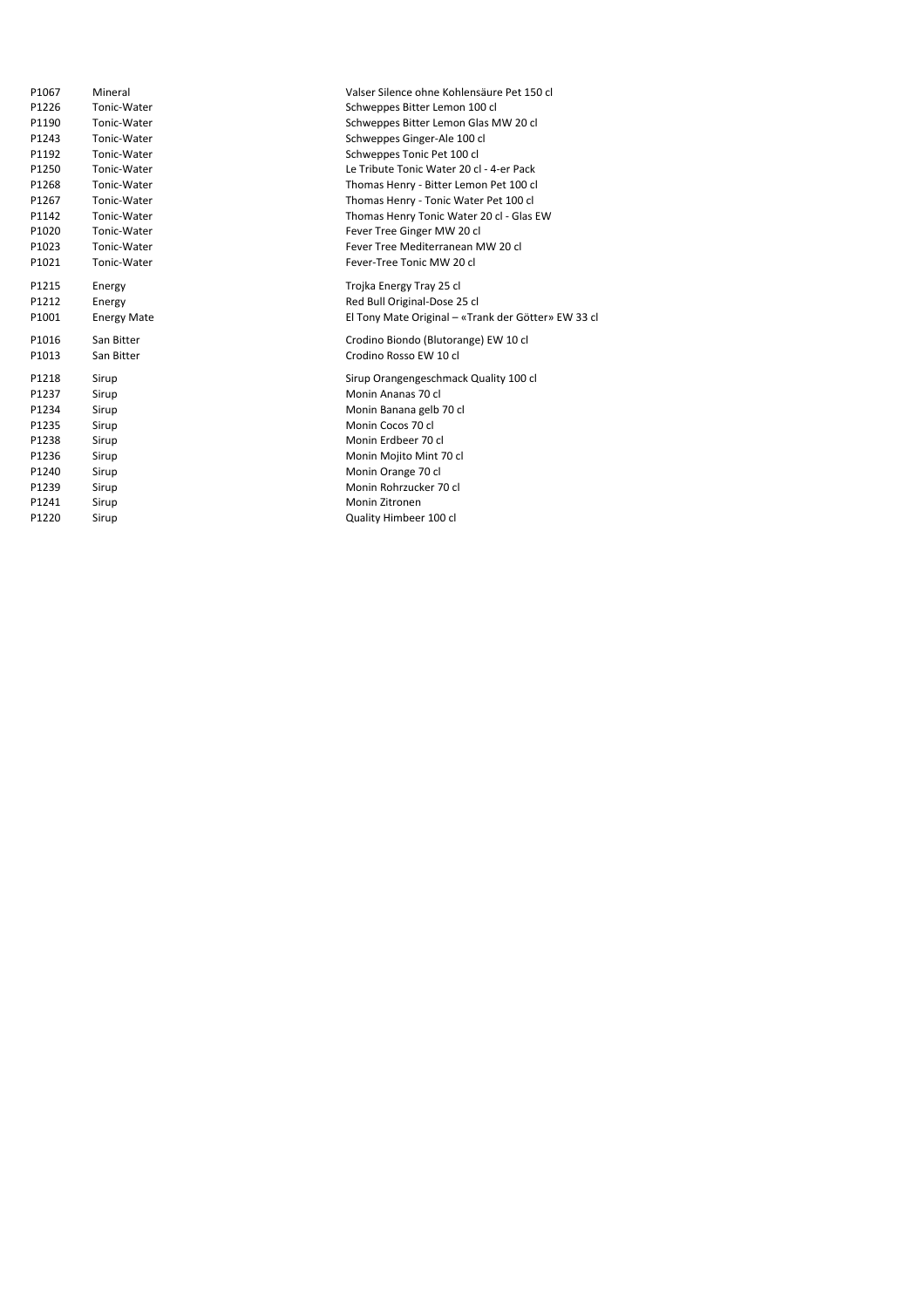| Nr.   | Bier (mit/ohne Alkohol) | <b>Produktebeschreibung</b>   Marke   (A-Z Sortierung)            |
|-------|-------------------------|-------------------------------------------------------------------|
| P2121 | Bier non. 0.0%          | Alkoholfrei Rugenbräu MW 33 cl                                    |
| P2112 | Bier non. 0.0%          | Alkoholfrei Appenzeller Sonnwendlig MW 33 cl                      |
| P2029 | Bier non. 0.0%          | Chopfab Bleibfrei - Doppelleu MW 33 cl                            |
| P2110 | Bier non. 0.0%          | Alkoholfrei Feldschlösschen MW 33 cl                              |
| P2111 | Bier non. 0.0%          | Alkoholfrei Feldschlösschen MW 50 cl                              |
| P2115 | Bier non. 0.0%          | Alkoholfrei Nuller Egger MW 50 cl                                 |
| P2131 | Bier non. 0.0%          | Alkoholfrei Rugenbräu MW 50 cl                                    |
| P2099 | Bier non. 0.0%          | Bier Appenzeller Bschorle Biermix MW 33 cl                        |
| P2044 | Bier non. 0.0%          | Bier Appenzeller Bschorle Biermix MW 50 cl                        |
| P2023 | Bier non. 0.0%          |                                                                   |
|       |                         | Bier Bärner Schümli Bügel - Felsenau MW 50 cl                     |
| P2021 | Bier                    | Alkoholfrei Nuller Egger MW 30 cl                                 |
| P2133 | Bier                    | Andechser Hefe Weissbier 5.5 % MW 50 cl                           |
| P2031 | Bier                    | Appenzeller Birra da Ris - Reisbier EW 33 cl   6-er Karton        |
| P2086 | Bier                    | Appenzeller Brandlöscher Bügel 33 cl                              |
| P2127 | Bier                    | Appenzeller Ginger Beer MW 2.4 % 33 cl                            |
| P2118 | Bier (saisonal)         | Appenzeller GLÜHBIER Bügelflasche MW 75 cl (bis 60 Grad erwärmen) |
| P2083 | Bier                    | Appenzeller Hanfblüte 50 cl MW                                    |
| P2088 | Bier                    | Appenzeller hell Quöllfrisch 50 cl MW                             |
| P2025 | Bier                    | Appenzeller IPA (Indian Pale Ale) MW 33 cl                        |
| P2089 | Bier                    | Appenzeller Köhler-Bier 50 cl                                     |
|       |                         |                                                                   |
| P2090 | Bier                    | Appenzeller Lager Hell 50 cl                                      |
| P2087 | Bier                    | Appenzeller naturtrüb Quöllfrisch Bügel MW 33 cl                  |
| P2046 | Bier                    | Appenzeller naturtrüb Quöllfrisch Bügel MW 50 cl                  |
| P2009 | Bier                    | Appenzeller Quöllfrisch 50 cl - Dosen 6-er Schrumpf               |
| P2002 | Bier                    | Appenzeller Quöllfrisch Hell - Tank 20 Liter                      |
| P2058 | Bier                    | Appenzeller Quöllfrisch hell 33 cl EW - 15-er Pack                |
| P2014 | Bier                    | Appenzeller Quöllfrisch hell MW 33 cl                             |
| P2132 | Bier                    | Appenzeller Quöllfrisch Naturtrüb Tank 20 Liter                   |
| P2038 | Bier                    | Appenzeller Rhubarb Beer 1.8 % EW 33 cl - 6-er Pack               |
| P2091 | Bier                    | Appenzeller Weizenbier Bügel MW 50 cl                             |
| P2082 | Bier                    | Augustiner Edelstoff aus München - hellgelb, leicht süss MW 50 cl |
| P2081 | Bier                    | Augustiner Vollbier aus München - Lager hell MW 50 cl             |
| P2032 | Bier                    | Bärner "FrüBi" Bügel MW 33 cl - Felsenau Brauerei                 |
| P2096 | Bier                    | Bärner Müntschi Bügel MW 33 cl - Felsenau Brauerei                |
| P2094 | Bier                    | Bärner Weizen MW 50 cl - Felsenau Brauerei                        |
| P2095 | Bier                    | Bärni Spezial Dunkel MW 33 cl - Felsenau Brauerei                 |
| P2016 | Bier                    | Birra Ichnusa "non Filtrata" EW 33 cl                             |
| P2020 | Bier                    | Birra Moretti Limone EW 33 cl                                     |
| P2019 | Bier                    | Birra Moretti Tradizionale Ricette Originale EW 33 cl             |
| P2022 | Bier                    | Boxer Old MW 50 cl                                                |
| P2045 | Bier                    | Brummbacher Black Stout 50 cl EW - Dunkel Vol. 6 %                |
| P2119 | Bier                    | Brummbacher Huusbier 50 cl EW - Naturtrüb Vol. 5.2%               |
| P2074 | Bier                    | Buechibärger Bier Bügel 50 cl                                     |
| P2072 | Bier                    | Buechibärger Bier Döufu hell MW 33 cl                             |
| P2078 | Bier                    | Buechibärger Bier Tank 10 Liter Hell                              |
| P2079 | Bier                    | Buechibärger Bier Tank 20 Liter Hell                              |
| P2105 | Bier                    | Burgdorfer AEMME 1999 - MW 50 cl                                  |
| P2109 | Bier                    | Burgdorfer hell 8-er Pack Karton EW                               |
| P2101 | Bier                    | Burgdorfer helles MW 50 cl                                        |
| P2125 | Bier                    | Burgdorfer Weizen MW 50 cl                                        |
| P2084 | Bier                    | Calanda Glatsch 10 er Karton 33 cl                                |
| P2120 | Bier                    | Calanda Radler Vol. 2 % EW 33 cl                                  |
| P2026 | Bier                    | Chopfab hell - Doppelleu MW 33 cl                                 |
| P2027 | Bier                    | Chopfab naturtrüeb - Doppelleu MW 33 cl                           |
| P2024 | Bier                    | Chopfab 33 cl EW - 10-er Gascho                                   |
| P2041 | Bier                    | Corona Extra EW 35.5 cl                                           |
| P2035 | Bier                    | Desperados Original EW 33 cl                                      |
| P2059 | Bier                    | Egger "Hopfer Single Hop" MW 33 cl                                |
| P2116 | Bier                    | Egger Albertus Dunkel - Tank MW 20 Liter                          |
|       |                         |                                                                   |
| P2055 | Bier                    | Egger Albertus dunkel MW 33 cl                                    |
| P2107 | Bier                    | Egger Albertus Dunkel MW 50 cl                                    |
| P2057 | Bier                    | Egger Albertus hell MW 33 cl                                      |
| P2114 | Bier                    | Egger Albertus Hell MW 50 cl                                      |
| P2085 | Bier                    | Egger Bier 10-er Pack 33 cl                                       |
| P2060 | Bier                    | Egger Bockbier MW 50 cl                                           |
| P2052 | Bier                    | Egger Galopper hell MW 33 cl                                      |
| P2053 | Bier                    | Egger Galopper hell MW 50 cl                                      |
| P2050 | Bier                    | Egger Galopper Lager hell Tank 20 Liter                           |
| P2048 | Bier                    | Egger Hopper MW 33 cl                                             |
| P2010 | Bier                    | Egger Maximus hell Tank 20 Liter                                  |
| P2056 | Bier                    | Egger Maximus MW 50 cl                                            |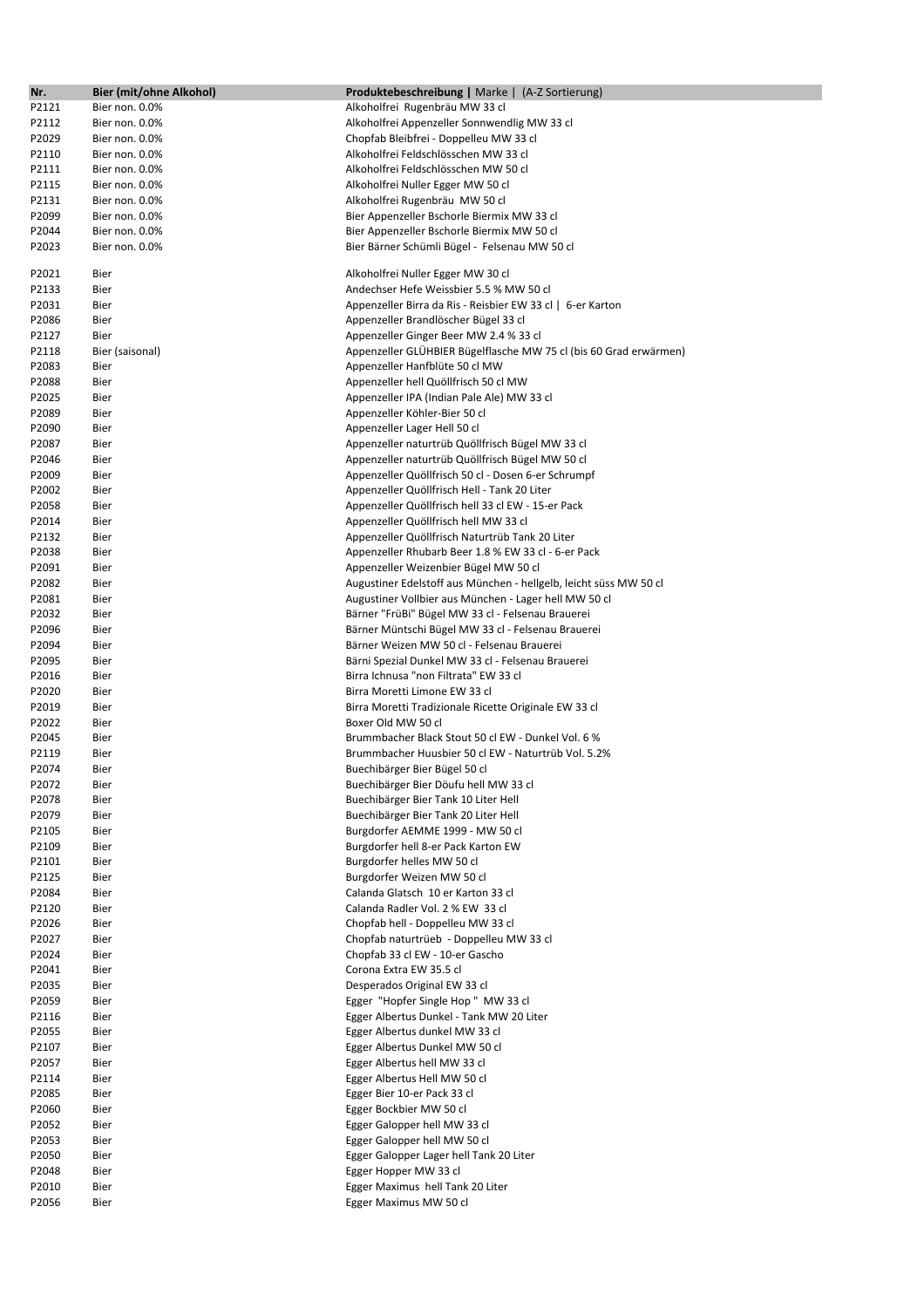| P2049 | Bier | Egger Maximus Spezial Glas MW 33 cl                         |
|-------|------|-------------------------------------------------------------|
| P2071 | Bier | Egger Small Batch N°8 Dunkler Bock MW 33 cl                 |
| P2097 | Bier | Egger Spezialbier Bügel 50 cl MW                            |
| P2054 | Bier | Egger Weizenbier MW 50 cl                                   |
| P2051 | Bier | Egger Zwickler Bier - Bügelflasche 5.2% MW 33 cl            |
| P2106 | Bier | Erdinger Weissbier MW 50 cl                                 |
| P2100 | Bier | Eve Grapefruit Cosmopolitan EW 3.1 % 27.5 cl                |
| P2028 | Bier | Eve Litchi EW 3.1 % 27.5 cl                                 |
| P2129 | Bier | Eve Passion Fruit Spritz EW 3.1 % 27.5 cl                   |
| P2037 | Bier | Eve Peach Mango Sangria EW 3.1 % 27.5 cl                    |
| P2128 | Bier | Eve Strawberry Mojito EW 3.1 % 27.5 cl                      |
| P2012 | Bier | Feldschlösschen Braufrisch Bügel MW 33 cl                   |
| P2070 | Bier | Feldschlösschen Fass DM Flex 20 Liter                       |
| P2017 | Bier | Feldschlösschen Frühlingsbier 6 er Karton EW 50 cl 4.8 %    |
| P2011 | Bier | Feldschlösschen Hopfenperle MW 33 cl                        |
| P2006 | Bier | Feldschlösschen Original Bügel MW 50 cl                     |
| P2003 | Bier | Feldschlösschen Original EW-Glas 33 cl 10 Karton + 2 Gratis |
| P2001 | Bier | Feldschlösschen Original MW 33 cl                           |
| P2005 | Bier | Feldschlösschen Original MW 50 cl                           |
| P2004 | Bier | Feldschlösschen Premium 5 % 33 cl                           |
| P2007 | Bier | Feldschlösschen Tank 20 Liter                               |
| P2013 | Bier | Feldschlösschen Weizen MW 33 cl                             |
| P2126 | Bier | Grimbergen Ambree 6.5 % EW 0.25 cl                          |
| P2042 | Bier | Guinness Draught 4.2 % EW 33 cl                             |
| P2034 | Bier | Gurten Bärengold MW 33 cl                                   |
| P2108 | Bier | Molson Canadien Lager 33 cl                                 |
| P2066 | Bier | Öufi Bier 10-er Pack EW 33 cl                               |
| P2065 | Bier | Öufi Bier Bügelflasche Lager hell MW 50 cl                  |
| P2064 | Bier | Öufi Bier Bügelflasche Südfuss MW 50 cl                     |
| P2068 | Bier | Öufi Bier Karton 6-er Pack Südfuss EW 33 cl                 |
| P2061 | Bier | Öufi Bier Lager Hell MW 33 cl                               |
| P2062 | Bier | Öufi Bier Orbi Dunkel MW 33 cl                              |
| P2069 | Bier | Öufi Bier Tank 20 Liter Lager                               |
| P2063 | Bier | Öufi Bier Weizen MW 50 cl                                   |
| P2018 | Bier | Rugenbräu Lager hell MW 50 cl                               |
| P2130 | Bier | Rugenbräu Spezial hell MW 33 cl                             |
| P2104 | Bier | Sagres Cerveja 33 cl 5% EW                                  |
| P2008 | Bier | Sam & Fritze's MW 33 cl                                     |
| P2043 | Bier | San Miguel 5.4 % EW-Glas 33 cl                              |
| P2098 | Bier | Schützengarten Lager 33 cl                                  |
| P2030 | Bier | Somersby Apple Original EW 33 cl                            |
| P2015 | Bier | Somersby Blue Berry EW 33 cl                                |
| P2080 | Bier | Somersby Rhabarber EW 33 cl                                 |
| P2134 | Bier | Störtebeker Keller Bier 4.8 % EW 50 cl                      |
| P2047 | Bier | Super Bock Lager 5.2 % EW 33 cl                             |
| P2093 | Bier | Wyssestei Bier 50 cl - Bügel                                |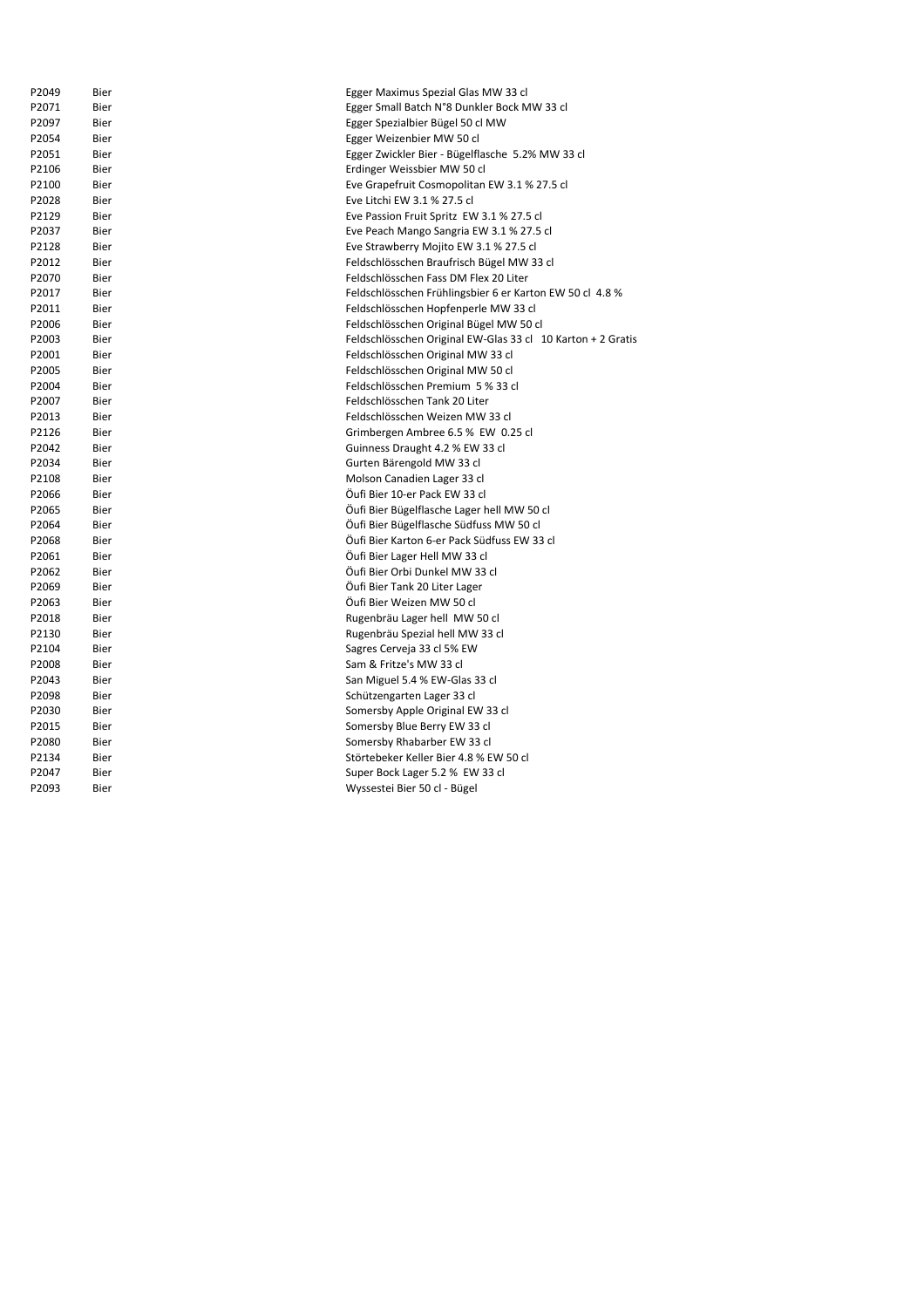| Nr.     | Weine                       | Produktebeschreibung   Marke   (nach Land sortiert)                                |
|---------|-----------------------------|------------------------------------------------------------------------------------|
| Schweiz | ٠                           |                                                                                    |
| P3022   | Roséwein CH 50 cl           | Oeil-de-Perdrix du Valais AOC - Fam. Roten (Sierre)                                |
| P3037   | Roséwein CH 75 cl           | Oeil-de-Perdrix du Valais AOC - Fam. Roten (Sierre)                                |
|         |                             |                                                                                    |
| P3001   | Weisswein CH 50 cl          | Chasselas de Satigny AOC Genève "Dom. Des Alouettes"                               |
| P3003   | Weisswein CH 50 cl          | Féchy La Cote AOC Guy De Maligny                                                   |
| P3005   | Weisswein CH 50 cl          | Luins a.o.c La Cote "Coeur de la Cote Bolle"                                       |
| P3006   | Weisswein CH 50 cl          | Mont-sur-Rolle a.o.c "Coeur de la Cote Bolle"                                      |
| P3007   | Weisswein CH 50 cl          | St.-Saphorin AOC "Les Fosses" "Cristelle Conne Vigneron"                           |
| P3008   | Weisswein CH 50 cl          | Epesses AOC Lavaux "Roche d'Or Bujard"                                             |
| P3009   | Weisswein CH 50 cl          | Aigle Blanc Chablais AOC "Aigle d'Or Bujard"                                       |
| P3011   | Weisswein CH 50 cl          | Yvorne AVY Chasselas VdP                                                           |
| P3013   | Weisswein CH 50 cl          | Fendant Valais AOC Le Vertueux                                                     |
| P3014   | Weisswein CH 50 cl          | Heida du Valais AOC                                                                |
| P3041   | Weisswein CH 50 cl          | Johannisberg du Valais AOC                                                         |
| P3132   | Weisswein CH 70 cl          | Lavaux Appellation D'Origine Controlèe 17/18 J.&M. Dizerens                        |
| P3012   | Weisswein CH 75 cl          | Johannisberg du Valais AOC Rhonegold                                               |
| P3026   | Weisswein CH 75 cl          | Heida Visperterminen 2018 - St. Jodern Kellerei                                    |
| P3027   | Weisswein CH 75 cl          | Johannisberg du Valais Gregor Kuonen AOC                                           |
| P3030   | Weisswein CH 75 cl          | Cuvée blanche Valais AOC 2018 - Conviva                                            |
| P3130   | Weisswein CH 75 cl          | Domaine du Vallon "Chasselas" (Fam. P.-A. Jacot, Genfersee)                        |
| P3131   | Weisswein CH 75 cl          | Chasselas de Satigny AOC Genève "Dom. Des Alouettes" 2016/17                       |
| P3112   | Rotwein CH 50 cl            | Merlot Ticino DOC Il Picchio                                                       |
| P3032   | Rotwein CH 50 cl            | Aigle Rouge Chablais AOC La Myriade                                                |
| P3035   | Rotwein CH 50 cl            | Maienfelder Pinot Noir                                                             |
| P3036   | Rotwein CH 50 cl            | Brouilly AOC Bonège "A. Barolet"                                                   |
| P3038   | Rotwein CH 50 cl            | Pinot Noir Sept Murs - von Vaudois Bolle                                           |
| P3040   | Rotwein CH 50 cl            | Salvagnin a.o.c La Cote "Le Paon Bolle"                                            |
| P3042   | Rotwein CH 50 cl            | Yvorne a.o.c Rouge                                                                 |
| P3029   | Rotwein CH 75 cl            | Mitra AOC Wallis - St. Jodern Kellerei 13.5 % Gamay & Pinot Noir                   |
| P3034   | Rotwein CH 75 cl            | Yvorne rouge AOC - Chablais La Myriade 12.5 %                                      |
| P3063   | Rotwein CH 75 cl            | Pinot Noir Sept Murs - von Vaudois Bolle                                           |
| P3110   | Rotwein CH 75 cl            | Domaine du Vallon "Gamay" (Fam. P.-A. Jacot, Genfersee)                            |
| P3111   | Rotwein CH 75 cl            | Domaine du Vallon "Pinot Noir 2017/18" (Fam. P.-A. Jacot, Genfersee)               |
| Italien | n i s                       |                                                                                    |
| P3140   | Roséwein ITA 75 cl          | Rosato terre di Chieti IGT amabile 2017 - Senza Parole                             |
| P3141   | Roséwein ITA 75 cl          | Doppio Passo IGT Primitivo Rosato 11.5 % 2016                                      |
| P3017   | Weisswein ITA 50 cl         | Bianco di Chieti IGT amabile 2017 - Senza Parole                                   |
| P3120   | Weisswein ITA 75 cl         | Bianco di Chieti IGT amabile 2017 - Senza Parole                                   |
| P3133   | Weisswein ITA 75 cl         | Pinot Grigio Delle Venezie DOC - IGT Marca Trevigiana 2019 "Cecilia Beretta"       |
| P3048   | Weisswein ITA 75 cl         | Terre del TOSONE - Terre Siciliane IGT 2019 - Vino Bianco                          |
| P3055   | Rotwein ITA 50 cl           | Chianti d.o.c.g "Cantina Rossetti"                                                 |
| P3056   | Rotwein ITA 50 cl           | Merlot del Veneto IGP "Cavatina"                                                   |
| P3058   | Rotwein ITA 50 cl           | Primitivo del Salento IGT "Baroncelli Selezione Sud"                               |
| P3059   | Rotwein ITA 50 cl           | Nerod d'Avola Sicilia IGT "Selezione Isole" "Baroncelli"                           |
| P3060   | Rotwein ITA 50 cl           | Primitivo Salento IGT semisecco amabile 2017 - Senza Parole                        |
| P3101   | Rotwein ITA 75 cl           | Primitivo Salento IGT semisecco amabile 2017 - Senza Parole                        |
| P3102   | Rotwein ITA 75 cl           | Doppio Passo IGT Primitivo Salento 13.5 % 2016                                     |
| P3103   | Rotwein ITA 75 cl           | Nero d'Avola Sicilia IGT "Selezione Isole" "Baroncelli" 2016                       |
| P3039   | Rotwein ITA 75 cl           | Negroamaro Puglia IGT Appassimento 2019 - Mavrio                                   |
| P3046   | Rotwein ITA 75 cl           | Terre del TOSONE - Nero d'Avola - Siciliane DOC Invecchiato in Barrique 2019       |
| P3049   | Rotwein ITA 75 cl           | Appassimento Romagna DOC 1502   Uve Portate a Cesena - Cantine "Leonardo da Vinci" |
| P3069   | Rotwein ITA 75 cl           | Governo Toscana IGT All'Uso Vitruviano 2018 - Cantine Leonardo da Vinci            |
| P3083   | Rotwein ITA 150 cl   Magnum | Primitivo Salento IGT semisecco amabile 2017 - Senza Parole                        |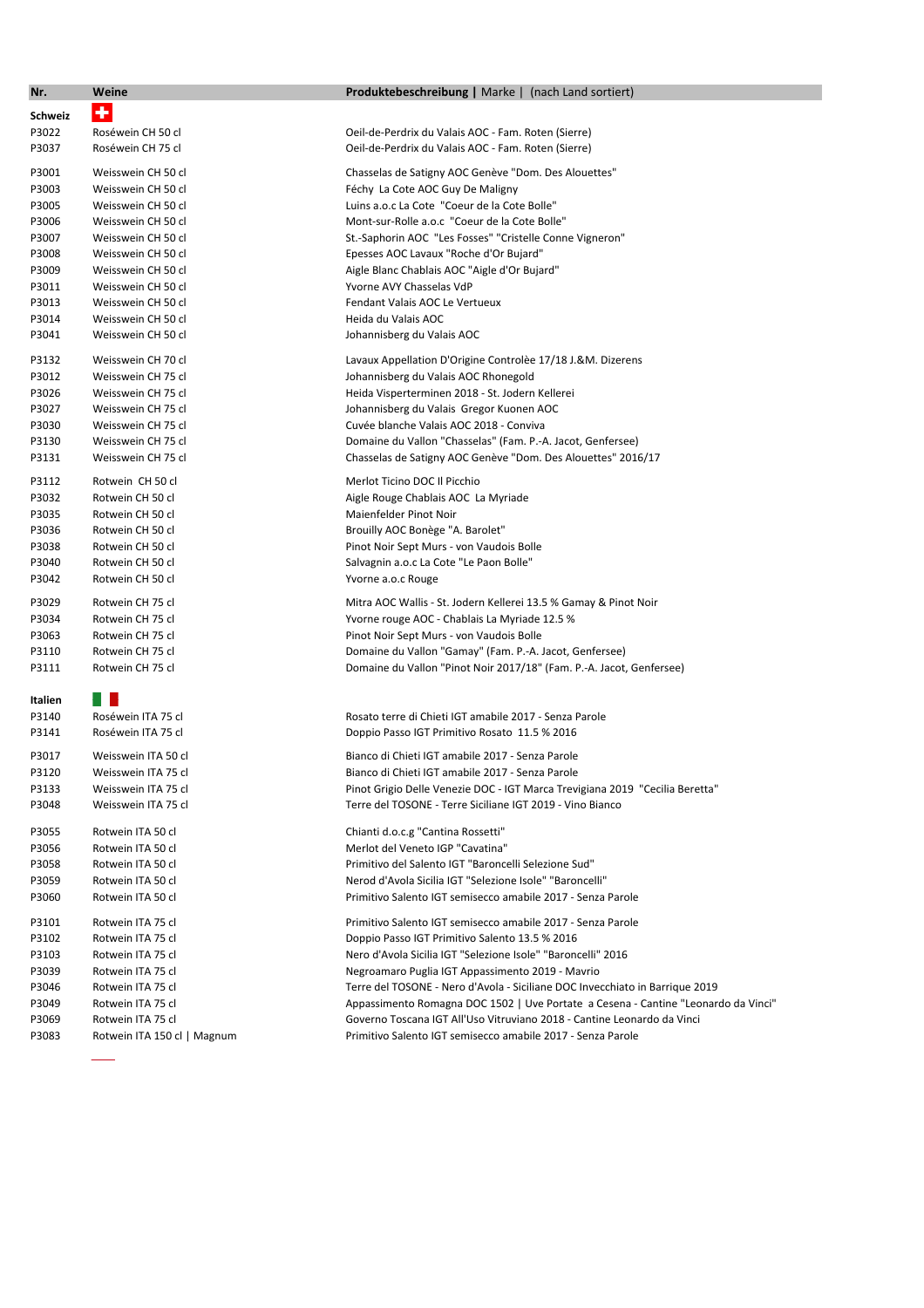| Spanien     | 激。                           |                                                                              |
|-------------|------------------------------|------------------------------------------------------------------------------|
| P3144       | Roséwein ESP 75 cl           | Antoñita Rosado 2019 - Rioja DOCa - 100% Garnacha                            |
| P3016       | Weisswein ESP 75 cl          | Honoro Vera Blanco 2019 - 100% Verdejo                                       |
| P3033       | Weisswein ESP 75 cl          | Tramoya Verdejo 2020 - 100% Verdejo                                          |
| P3047       | Weisswein ESP 75 cl          | Telmo Rodriguez - BASA Blanco Rueda DO                                       |
| P3143       | Weisswein ESP 75 cl          | Antoñita Blanco 2019 - Rioja DOCa Tempranillo                                |
| P3070       | Rotwein ESP 37.5 cl          | Mariposa Roja - Tempranillo Vino de Espana                                   |
| P3064       | Rotwein ESP 50 cl            | Rioja Crianza DOC "Vina Alcorta"                                             |
| P3010       | Rotwein ESP 75 cl            | 12 Uvas de la Suerte 2017 - Tempranillo, Syrah, Garnacha, Gabernet Sauvignon |
| P3031       | Rotwein ESP 75 cl            | Rioja DOCa Reserva Laserna - Contino 2014                                    |
| P3043       | Rotwein ESP 75 cl            | Rivendel Crianza - Ribera del Duero DO 100 % Tempranillo                     |
| P3044       | Rotwein ESP 75 cl            | 3 Ases Crianza 2015 - Ribera del Duero DO 100 % Tempranillo                  |
| P3057       | Rotwein ESP 75 cl            | Mariposa Roja - Tempranillo Vino de Espana                                   |
| P3065       | Rotwein ESP 75 cl            | Honoro Vera 2018 - Ateca Bodegas                                             |
| P3142       | Rotwein ESP 75 cl            | Antonita Baica Tinto Punuelos - Rioja DOCa Tempranillo                       |
| P3025       | Rotwein ESP 150 cl   Magnum  | Ribera del Duero D.O. La Planta - Bodegas Arzuaga Navarro                    |
| Argentinien |                              |                                                                              |
| P3113       | Rotwein ARG 75 cl            | PURO Malbec/Cabernet Sauvignon 2017 Mendoza ARG - Ojo de Vino "Dieter Meier" |
| P3002       | Schaumweine   Prosecco 75 cl | Prosecco Spumante DOLCE DOC "CARA MEA"                                       |
| P3076       | Schaumweine   Prosecco 75 cl | Prosecco Spumante Extra Dry SILVER - Treviso DOC Argento (IT)                |
| P3077       | Schaumweine   Prosecco 75 cl | Sensi Prosecco 18K Rosé · Pinot Noir                                         |
| P3078       | Schaumweine   Prosecco 75 cl | Prosecco DOC Spumante Dry - CINZANO - "Eleganz und Finesse"                  |
| P3082       | Prosecco 3-er Pack           | Prosecco Extra Dry DOC Treviso - Val d'Oca 20 cl                             |
| P3079       | Rimuss 70 cl                 | Rimuss Original Party o.A. 0 %                                               |
| P3075       | Kochwein rot 100 cl          | Vino da Pasto 100 cl zum allgemein Kochen                                    |
| P3073       | Kochwein weiss 100 cl        | Vin Blanc 100 cl zum allgemein Kochen                                        |
| P3074       | Kochwein weiss 100 cl        | Vin Blanc 100 cl Fonduewein                                                  |

\*wir haben weit über 180 Weine mehr, einfach anfragen (regionale Lieferanten)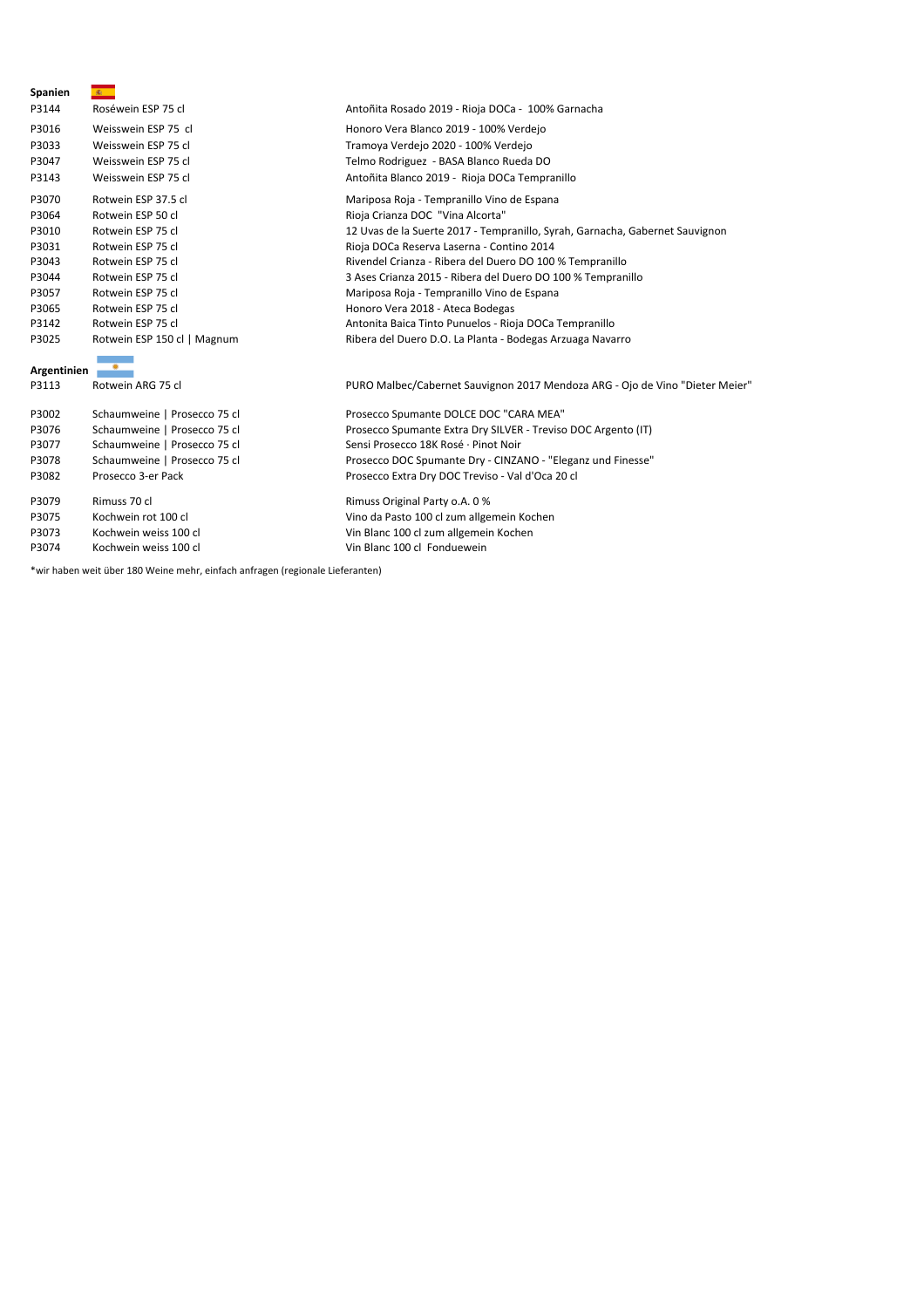| Nr.             | Spirituosen                          | <b>Produktebeschreibung</b>   Marke   (nach Gruppe sortiert)      |
|-----------------|--------------------------------------|-------------------------------------------------------------------|
| Apéro           |                                      |                                                                   |
| P4054           | Amaretto                             | Disaronno Amaretto Originale (Mandellikör) - 28 % 70 cl           |
| P4051           | Aperol (Campari Gruppe)              | Aperol Aperitivo - Bitter 15.5 % 100 cl                           |
| P4075           | Aperol (Campari Gruppe)              | Aperol Aperitivo - Bitter 15.5 % 70 cl                            |
| P4103           | Campari                              | Campari "Milano" Bitter Aperitivo 15.5 % 70 cl                    |
| P4032           | Ramazzotti Aperitivo Rosato          | Ramazzotti Hibiskus (Kräuter) & Orangenblüten 15 % 70 cl          |
| P4021           | Martini rot                          | Rosso Vermouth 15 % 100 cl                                        |
| P4020           | Martini weiss                        | Bianco Vermouth 15 % 100 cl                                       |
| Drinks          |                                      |                                                                   |
| P4024           | Cachaça für Caipirinha               | Cachacana do Brasil 40 % 70 cl                                    |
| P4116           | Malibu                               | Malibu Kokos-Likör 21 % 70 cl                                     |
| P4117           | Passoa                               | Passionfruit Likör 70 cl 17 %                                     |
| P4046           | Tequilla                             | Sierra Silver Tequila Mexico 38 % 70 cl                           |
| <b>Specials</b> |                                      |                                                                   |
| P4034           | Hugo-Ice                             | Hugo Ice by Goccia d'Oro 4.6% EW 27.5 cl                          |
| P4012           | Smirnoff                             | Smirnoff Ice Original - Mixed Drink - Vol. 4 % 275 ml EW          |
| P4114           | Hierbas                              | Mari Mayans Hierbas Ibicencas 26 % 100 cl                         |
| P4118           | <b>Berliner Luft</b>                 | Berliner Luft - Pfefferminze 18 % Vol. 70 cl                      |
| P4115           | Ingwerer                             | Ingwer-Likör aus der Berner Lorraine 24 % 70 cl                   |
| P4111           | Spirituosen by "Barockbar Solothurn" | "BORNER" - Bourbon Whisky trifft auf Zimt 25 % 70 cl              |
| P4108           | Spirituosen                          | Berentzen Saurer Apfel 16% 70 cl                                  |
| P4113           | Appenzeller                          | Appenzeller Alpenbitter 29% 100 cl                                |
| P4072           | Rahmlikör                            | Appenzeller Rahm-Likör 18 % 70 cl                                 |
| Gin             |                                      |                                                                   |
| P4013           | Gin                                  | Appenzell Gin 27 - 43 % 70 cl (Brauerei Locher)                   |
| P4014           | Gin                                  | FALCO Gin 43 % 50 cl "Handcrafted Swiss Premium Gin"              |
| P4015           | Gin                                  | Gordons Gin Dry 40 % 70 cl                                        |
| P4016           | Gin                                  | Beefeater Gin Dry 40 % 70 cl                                      |
| P4017           | Gin                                  | Trojka Escape7 London Dry Gin 40 % 70 cl                          |
| P4018           | Gin                                  | Curtain's London Dry Gin Classic 37.5 % 70 cl                     |
| P4019           | Gin                                  | Bombay Gin Sapphire 40 % 70 cl                                    |
| P4029           | Gin                                  | Hendrick's Gin 41.4 % 70 cl   Grossbritanien                      |
| P4033           | Gin                                  | Brockmans Premium Gin 40% 70 cl                                   |
| P4047           | Gin                                  | Monkey 47 Schwarzwald Dry 47% 50 cl                               |
| P4061           | Gin                                  | UNICORN Gin 39 % 50 cl "Handcrafted Swiss Premium Falco Gin"      |
| P4074           | Gin                                  | Basilisk Basel Dry Gin - mit typischen Basler Gewürze 44 % 500 ml |
| P4102           | Gin                                  | Le Tribute Gin 43 % 70 cl                                         |
| P4109           | Gin                                  | SWISS DRY GIN - JC 43 % 20 cl                                     |
| Vodka           |                                      |                                                                   |
| P4001           | Vodka                                | Smirnoff Original Weiss 37.5 % 70 cl                              |
| P4002           | Vodka                                | Trojka Pure Grain 40 % 70 cl                                      |
| P4003           | Vodka                                | Trojka Green Vodka Likör 17 % 70 cl                               |
| P4004           | Vodka                                | Trojka Red Vodka Likör 24 % 70 cl                                 |
| P4005           | Vodka                                | Trojka Black Devil mit Chili und Zimt - Likör 17 % 70 cl          |
| P4006           | Vodka                                | Trojka Blue Vodka Likör 20 % 70 cl                                |
| P4007           | Vodka                                | Trojka Orange Vodka Likör 17 % 70 cl                              |
| P4008           | Vodka                                | Trojka Caramel Vodka Likör 24 % 70 cl                             |
| P4009           | Vodka                                | Trojka Pink Vodka Likör 17 %70 cl                                 |
| P4010           | Vodka                                | Trojka Cream Vodka Likör 17 % 70 cl (ähnlich wie Baileys)         |
| P4011           | Vodka                                | Absolut Vodka 40 % 70 cl                                          |
| P4052           | Vodka                                | Trojka Black Vodka Likör 17% 70 cl                                |
| Whisky          |                                      |                                                                   |
| P4030           | Whisky                               | Ballantines 40 % 70 cl                                            |
| P4031           | Whisky                               | Jack Daniels 40 % 70 cl                                           |
| P4035           | Whisky                               | Gold Label Blended Scotch Whisky 40 % 70 cl                       |
| P4089           | Whisky                               | Jack Daniel's Old No.7 Tennessee 40% 35 cl                        |
| P4110           | Whisky                               | Oban 14 Years Single Malt Whisky 70 cl                            |
|                 |                                      |                                                                   |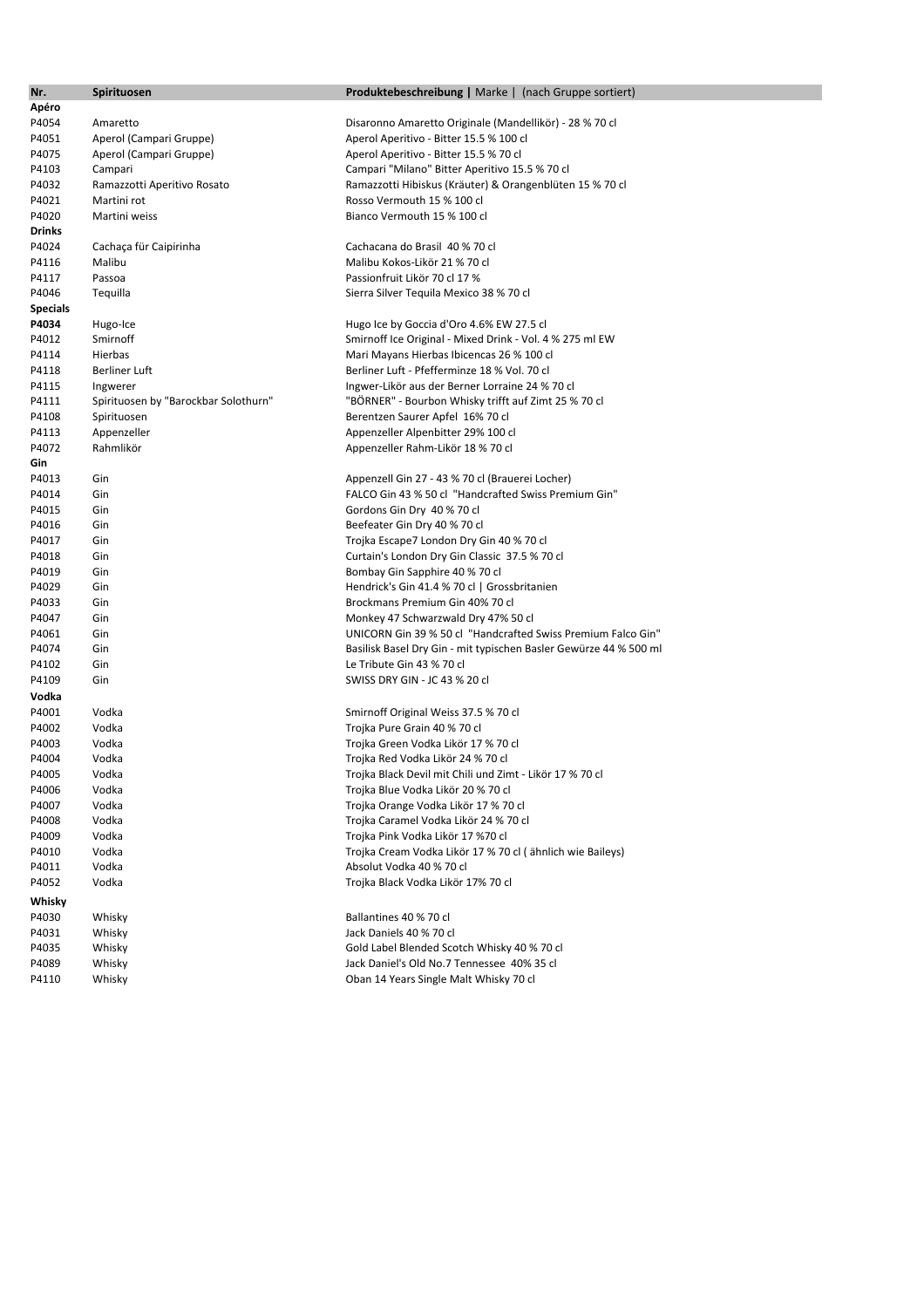| Rum             |                                    |                                              |
|-----------------|------------------------------------|----------------------------------------------|
| P4022           | Rum                                | Bacardi Rum Blanca 37.5 % 70 cl              |
| P4023           | Rum                                | Escape7 Rum Weiss 37.5 % 70 cl               |
| P4025           | Rum                                | Havana Rum Club 3 Years 40 % 70 cl weiss     |
| P4026           | Rum                                | Escape7 Mamajuana mit Cola 28 % 70 cl        |
| P4027           | Rum                                | Havana Club Anejo Esp. 40% 70 cl braun       |
| P4028           | Rum                                | Captain Morgan Rum braun 35 % 70 cl          |
| P4036           | Rum                                | Captain Morgan White Rum 37.5 % 70 cl        |
| P4099           | Rum                                | Bacardi Rum "Carta Negra" Black 37.5 % 70    |
| Jägermeister    |                                    |                                              |
| P4040           | Jägermeister                       | Jägermeister 35 % 70 cl                      |
| P4041           | Jägermeister                       | Jägermeister 35 % 100 cl                     |
| P4042           | Jägermeister                       | Jägermeister 35 % 2 cl Shot                  |
| Shots           |                                    |                                              |
| P4130           | <b>Kleiner Feigling</b>            | Shot 20% Vodka-Feigen-Likör 20 ml            |
| P4070           | Shötli                             | Gaudi Max Tropic Mix Karton 25 x 20ml        |
| P4112           | Shötli                             | Berlinerluft Karton 24 x 20 ml 18%           |
| Liköre          |                                    |                                              |
| P4065           | Cognac   Absinth   Liköre          | Remy Martin 40 % 70 cl                       |
| P4066           | Cognac   Absinth   Liköre          | Cynar Italienischer Kräuterlikör             |
| P4067           | Cognac   Absinth   Liköre          | Morand 1889 Liqueur Williamine 35 % 70 c     |
| P4068           | Cognac   Absinth   Liköre          | Batida de Coco 16 % 70 cl                    |
| P4069           | Cognac   Absinth   Liköre          | Hennessy Very Special Cognac                 |
| P4073           | Cognac   Absinth   Liköre          | Baileys 17 % 70 cl                           |
| P4076           | Cognac/Brandy IT                   | Vecchia Romagna 38 % 70 cl                   |
| <b>Schnapps</b> |                                    |                                              |
| P4053           | Grappa                             | La Ticinella di merlot Ticinese weiss/braun  |
| P4058           | Calvados   Vieille Prunne          | Morin Pere et Fils Calvados 40 % 70 cl       |
| P4059           | Calvados   Vieille Prunne          | Calvados AOC Morin Pere & Fils 40 % 70 cl    |
| P4090           | Fruchtspirituosen                  | Willisauer Kirsch 37.5 % 100 cl              |
| P4091           | Fruchtspirituosen                  | Willisauer Pflümli 37.5 % 100 cl             |
| P4092           | Fruchtspirituosen                  | Willisauer Williams 37.5 % 100 cl            |
| P4093           | Fruchtspirituosen                  | Willisauer Halb-Halb 43 % 100 cl             |
| P4094           | Fruchtspirituosen                  | Willisauer Zwetschgen 37.5 % 100 cl          |
| P4095           | Fruchtspirituosen                  | Willisauer Kernobst 37.5 % 100 cl            |
| P4096           | Fruchtspirituosen                  | Willisauer Chrüter 37.5 % 100 cl             |
| P4097           | Fruchtspirituosen                  | Willisauer Huuskafi 41 % 100 cl              |
| P4098           | Fruchtspirituosen                  | Willisauer Buure Brand Birne 62 % 50 cl      |
| P4100           | Fruchtspirituosen                  | La Valadiere Apricot 37.5 % 70 cl            |
| P4107           | Fruchtspirituosen                  | Zwätschge Lutz 45 % 100 cl                   |
| P4071           | Steinfrucht-Brand - Grande liqueur | La vieille Abricot des Trois Rois 40 % 70cl  |
| P4101           | Steinfrucht-Brand - Grande liqueur | La vieille Prune des trois rois 40 % 70 cl   |
| P4104           | Quittenschnaps                     | Brennerei: Edgar Obrist, Fricktal 50 cl 48 % |

mit Cola 28 % 70 cl p. 40% 70 cl braun braun 35 % 70 cl PM 37.5 % 70 cl egra" Black 37.5 % 70 cl en-Likör 20 ml Karton 25 x 20ml  $4 \times 20$  ml 18% Yoilliamine 35 % 70 cl Valais<br>1880 Vi Ficinese weiss/braun 41.50% 500ml vados 40 % 70 cl Pere & Fils 40 % 70 cl P.5 % 100 cl 13 % 100 cl اء 37.5 % 100 cl 7.5 % 100 cl d Birne 62 % 50 cl 7.5 % 70 cl

rois Rois 40 % 70cl pis rois 40 % 70 cl st, Fricktal 50 cl 48 % frisch ab Hof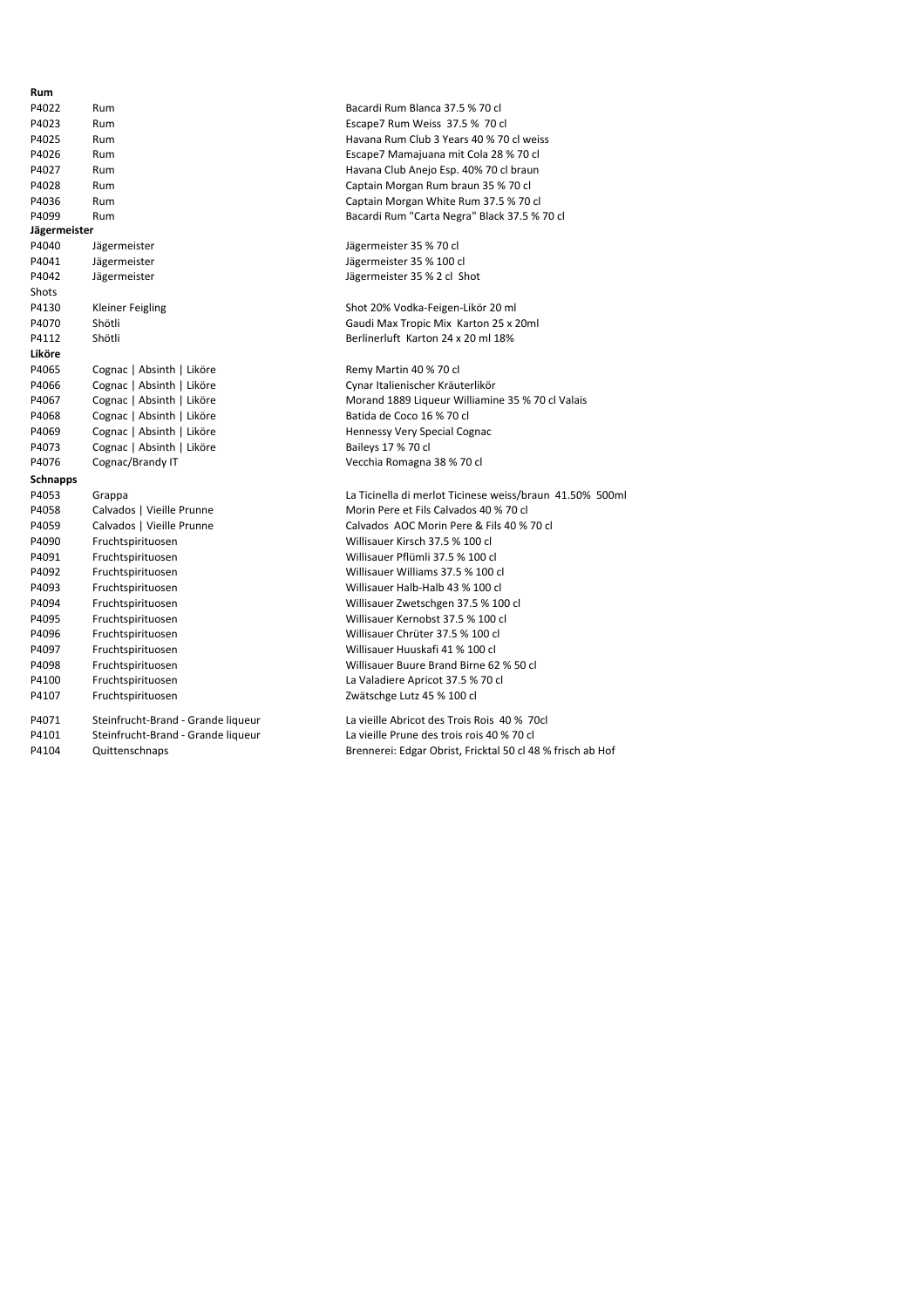| Nr.   | <b>Vermietung Material/Mobiliar</b> | <b>Produktebeschreibung</b>   Marke   (nA-Z Sortierung)                                    |
|-------|-------------------------------------|--------------------------------------------------------------------------------------------|
| P5006 | Vermietung Infrastruktur            | 1 komplette Festgarnitur (1 Tisch / 2 Bänke)                                               |
| P5013 | Vermietung Personal                 | 1 Montagemann Mithilfe Zeltaufbau (Stundenlohn)                                            |
| P5004 | Vermietung Zapfhahnen               | 1-Hahnen-Durchlaufkühler inkl. Lieferung/Reinigung                                         |
| P5005 | Vermietung Zapfhahnen               | 2-Hahnen-Durchlaufkühler inkl. Lieferung/Reinigung                                         |
| P5025 | Vermietung Infrastruktur            | 7.5 Liter Aligal Gas                                                                       |
| P5027 |                                     | Aschenbecher aus Glas                                                                      |
|       | Vermietung Infrastruktur            | Aschenbecher Plastik                                                                       |
| P5015 | Vermietung Infrastruktur            | Bar-Buffet                                                                                 |
| P5003 | Vermietung Infrastruktur            |                                                                                            |
| P5026 | Vermietung Infrastruktur            | Chafing Dish (Speisewärmer)                                                                |
| P5018 | Vermietung Infrastruktur            | Dosier-Ausgiesser 2.5 und 4 cl                                                             |
| P5034 | Lieferung Festgarnitur              | Festbänke- und Tische (auf Anfrage)                                                        |
| P5022 | Vermietung Infrastruktur            | Festzelt L x H = $6 \times 4$ m inkl. Verlad/Lieferung<br>Flaschenöffner für Bier und Wein |
| P5014 | Vermietung Infrastruktur            |                                                                                            |
| P5031 | Vermietung Infrastruktur            | Fleischgabel für Grill aus Chromstahl                                                      |
| P5009 | Vermietung Infrastruktur            | Geldkassete                                                                                |
| P5033 | Vermietung Infrastruktur            | Grillschaber für Reinigung                                                                 |
| P5023 | Vermietung Infrastruktur            | Heisswasserspender 20 Liter                                                                |
| P5020 | Vermietung Infrastruktur            | Jägermeister/Trojka-Eiswürfelbox                                                           |
| P5035 | Vermietung Infrastruktur            | Kehricht- und Petständer                                                                   |
| P5028 | Vermietung Infrastruktur            | Küchenschürze                                                                              |
| P5002 | Vermietung Infrastruktur            | Kühlschrank inkl. Lieferung/Ablad                                                          |
| P5001 | Vermietung Infrastruktur            | Kühlwagen 220 V   L x B x H = 3.45 x 1.78 x 2.0 m                                          |
| P5036 | Reinigung Infrastruktur             | Pauschal für Reinigung "Zapfhahnen"                                                        |
| P5029 | Einweg-Geschirr                     | Putzlappen farbig Universalreinigungstücher Vlies                                          |
| P5010 | Vermietung Infrastruktur            | Service-Portmonnaie mit Gurt                                                               |
| P5012 | Vermietung Infrastruktur            | Servier-Tableau rund                                                                       |
| P5019 | Vermietung Infrastruktur            | Sonnenschirm mit Sockel                                                                    |
| P5007 | Vermietung Infrastruktur            | Stehtisch Bistro rund - Alu 112 cm, Ø 60 cm (weisse Hussen auch verfügbar)                 |
| P5011 | Vermietung Infrastruktur            | Tasche zu Service-Portemonnaie und Gurt                                                    |
| P5017 | Vermietung Infrastruktur            | Termokrug 2.5 Liter                                                                        |
| P5030 | Vermietung Infrastruktur            | Tuch für Gläserreinigung "Glastuch"                                                        |
| P5008 | Vermietung Infrastruktur            | Verlängerungskabel                                                                         |
| P5021 | Vermietung Infrastruktur            | Weinkühler Inox 18/10 70 cl                                                                |
|       |                                     |                                                                                            |
| Nr.   | <b>Vermietung Geschirr MW</b>       | <b>Produktebeschreibung</b>   Marke   (nach Gruppe sortiert)                               |
| P6001 | Vermietung Material                 | Weinglass Fassform ohne Fuss 16 cl                                                         |
| P6002 | Vermietung Material                 | Weinglas Napoli 24 cl                                                                      |
| P6003 | Vermietung Material                 | Weinglass Viticole 21.5cl                                                                  |
| P6004 | Vermietung Material                 | Wasserglas Viticole 31cl                                                                   |
| P6005 | Vermietung Material                 | Champagnerglas Vina 23cl                                                                   |
| P6006 | Vermietung Material                 | Bierglas geeicht 3 dl.                                                                     |
| P6007 | Vermietung Material                 | Long-Drinkglas 2 und 4 cl geeicht                                                          |
| P6008 | <b>Vermietung Material</b>          | Whiskytumbler                                                                              |
| P6009 | Vermietung Material                 | Kaffeefertig-Glas                                                                          |
| P6010 | Vermietung Material                 | Teeglas 23cl                                                                               |
| P6011 | <b>Vermietung Material</b>          | Schnapsglas 2 und 4 cl geeicht                                                             |
| P6012 | Vermietung Material                 | Mineralglas 2 dl.                                                                          |
| P6014 | Vermietung Material                 | Grappaglas 2 cl geeicht                                                                    |
| P6020 | Vermietung Material   Porzellan     | Kaffeetasse mit Unterteller                                                                |
| P6021 | Vermietung Material   Porzellan     | Espressotasse mit Unterteller                                                              |
| P6022 | Vermietung Material   Porzellan     | Suppentasse mit Unterteller weiss 1.8 dl.                                                  |
| P6023 | Vermietung Material   Porzellan     | Suppenteller 21 cm                                                                         |
| P6024 | Vermietung Material   Porzellan     | Salatteller Breitrand 23 cm                                                                |
| P6025 | Vermietung Material   Porzellan     | Dessertteller weiss 20 cm                                                                  |
| P6026 | Vermietung Material   Porzellan     | Menuteller weiss 27 cm                                                                     |
| P6029 | Vermietung Material   Porzellan     | Salat- oder Dessertschale aus Glas 19 cm                                                   |
|       |                                     |                                                                                            |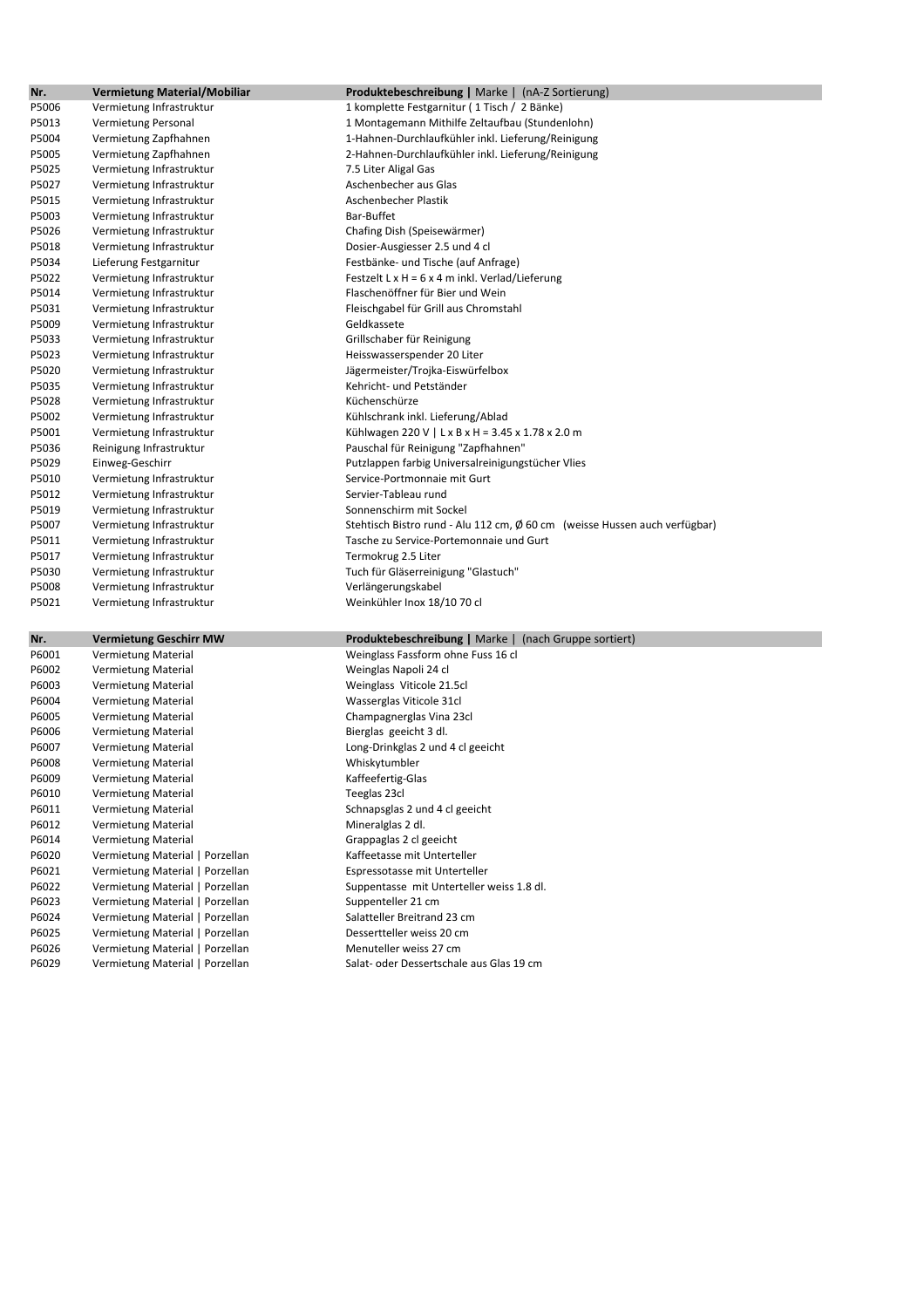| P6035 | Vermietung Besteck                     | Kaffeelöffel                     |
|-------|----------------------------------------|----------------------------------|
| P6036 | Vermietung Besteck                     | Messer                           |
| P6037 | Vermietung Besteck                     | Gabel                            |
| P6038 | Vermietung Besteck                     | Suppenlöffel                     |
| P6045 | Vermietung Geschirr                    | Gläserhalter ansteckbar, Plastik |
| P6049 | Vermietung Geschirr                    | Brotkörbli                       |
| P6050 | Vermietung Geschirr                    | Chromschüssel 40 cm              |
| P6052 | Vermietung Geschirr                    | Schneidebrett Hardplastik        |
| P6053 | Vermietung Eiskübel                    | Material aus Plastik mit Deckel  |
| P6054 | Vermietung Raclette-Ofen "Abstreichen" | Aluminiumofen für 2 Käsehälften  |

| Nr.   | Einweggeschirr                        | <b>Produktebeschreibung</b>   Marke   (nach Gruppe sortiert)         |
|-------|---------------------------------------|----------------------------------------------------------------------|
| P7001 | Einweg-Geschirr                       | Trinkbecher geeicht, glasklar 1 dl                                   |
| P7002 | Einweg-Geschirr                       | Trinkbecher geeicht, weich, unzerbrechlich 2 dl                      |
| P7003 | Einweg-Geschirr                       | Trinkbecher geeicht, weich, unzerbrechlich 3 dl                      |
| P7004 | EW Becherträger                       | Karton neutral 30 cl / 40 cl (Bier und Mineral)                      |
| P7005 | Einweg-Geschirr                       | Shotbecher 2/4 cl geeicht unzerbrechlich                             |
| P7007 | Einweg-Geschirr                       | Trinkbecher geeicht, weich, unzerbrechlich 4 dl                      |
| P7008 | Einweg-Geschirr                       | Trinkbecher geeicht, weich, unzerbrechlich 5 dl                      |
| P7009 | Einweg-Geschirr                       | Longdrinkbecher geeicht 3 dl                                         |
| P7010 | Einweg-Geschirr                       | Champagnerglas geeicht, zerbrechlich, glasklar 1 dl                  |
| P7011 | Einweg-Geschirr                       | Kaffeefertig Becher, zerbrechlich 2.2 dl                             |
| P7012 | Einweg-Geschirr                       | Kartonbecher "Coffee to go" 1.2 dl                                   |
| P7014 | Einweg-Geschirr                       | Menuteller 24 cm weiss rund PS c-fine                                |
| P7015 | Einweg-Geschirr                       | Menuteller 2-geteilt weiss rund 24 cm C-Fine                         |
| P7016 | Einweg-Geschirr                       | Schale rund für Suppe oder Pommes 12 x 55 mm 50 Stk.                 |
| P7017 | Einweg-Geschirr                       | Kartonteller für Wurst rechteckig unbeschichtet                      |
| P7018 | Einweg-Geschirr                       | Pommes-Frites Schale stabile                                         |
| P7019 | Einweg-Geschirr - biologisch abbaubar | Teller rechteckig 250 x 160 x 25 mm   Palmblätter                    |
| P7020 | Einweg-Geschirr                       | Messer weiss mit stabilem Griff                                      |
| P7021 | Einweg-Geschirr                       | Gabel weiss mit stabilem Griff                                       |
| P7022 | Einweg-Geschirr                       | Suppenlöffel weiss mit stabilem Griff                                |
| P7023 | Einweg-Geschirr                       | Kaffeelöffeli PS Weiss                                               |
| P7024 | Einweg-Geschirr                       | Servietten Dinner Bulkysoft 3-lagig weiss 100 er Pack                |
| P7025 | Einweg-Geschirr                       | Kartonbecher "Coffee to go" 2.5 dl.                                  |
| P7026 | Einweg-Geschirr                       | Servietten Dinner Bulkysoft 3-lagig bordeaux 100 er Pack             |
| P7027 | Einweg Tischtuch                      | Tischtuchrolle Airlaid rot oder bordeaux 120 cm à 50 m               |
| P7028 | Einweg-Geschirr - umweltfreundlich    | Holzschiff Papstar "Fingerfood" 190 x 100 mm                         |
| P7029 | Einweg Tischtuch                      | Tischtuchrolle Airlaid weiss 120 cm à 50 m                           |
| P7030 | Einweg-Geschirr                       | Papier - Trinkhalme gestreift, biologisch abbaubar rot/weiss 19.5 cm |
| P7031 | Einweg-Geschirr                       | Einweghandschuhe für Küche (Hygiene) 100 Stk. schwarz                |
| P7033 | Einweg-Geschirr                       | Bon-Blöcke 100 Stk. - Diverse Farben (Essen, Getränke, Bar)          |
| P7034 | Einweg-Geschirr                       | Messer aus Holz braun biologisch 17 cm                               |
| P7035 | Einweg-Geschirr                       | Gabel aus Holz braun biologisch 16 cm                                |
| P7036 | Einweg-Geschirr                       | Suppenlöffel aus Holz braun 16 cm                                    |
| P7037 | Einweg-Geschirr                       | Schale oval aus Palmblätter braun 220 x 125 x 55 mm                  |
| P7038 | Einweg-Material                       | Pet-Recycling Sack 110 Liter (Rolle)                                 |
| P7039 | Einweg-Geschirr oder MW einsetzbar    | Caipirinha-Becher Polypropylen, transparent 3 dl                     |

## **Nr. Geschenk-Ideen Produktebeschreibung**

| P8887 | Geschenk Holzträger                         | Massivholz, handgefertigter Flaschenträger   |
|-------|---------------------------------------------|----------------------------------------------|
| P8888 | Geschenkkorb auf Mass                       | Art des Korbes, Grösse und Inhalt idividuell |
| P8889 | Geschenk-Holzkiste "Handcrafted by Rodania" | Halber Meter Bier - 8 Stk. inkl. Depot       |
| P8890 | Geschenk-Holzkiste "Handcrafted by Rodania" | Ein Meter Bier - 16 Stk. inkl. Depot         |
| P7006 | Geschenk-Verpackung                         | Geschenktasche für Flasche Wein              |
|       |                                             |                                              |

P8886 Geschenkgutschein auf Gesamte Produktepalette (frei wählbar) Art des Korbes, Grösse und Inhalt idividuell P888889 Halber Meter Bier - 8 Stk. inkl. Depot Ein Meter Bier - 16 Stk. inkl. Depot Geschenktasche für Flasche Wein

und vieles mehr….einfach Nachfragen.